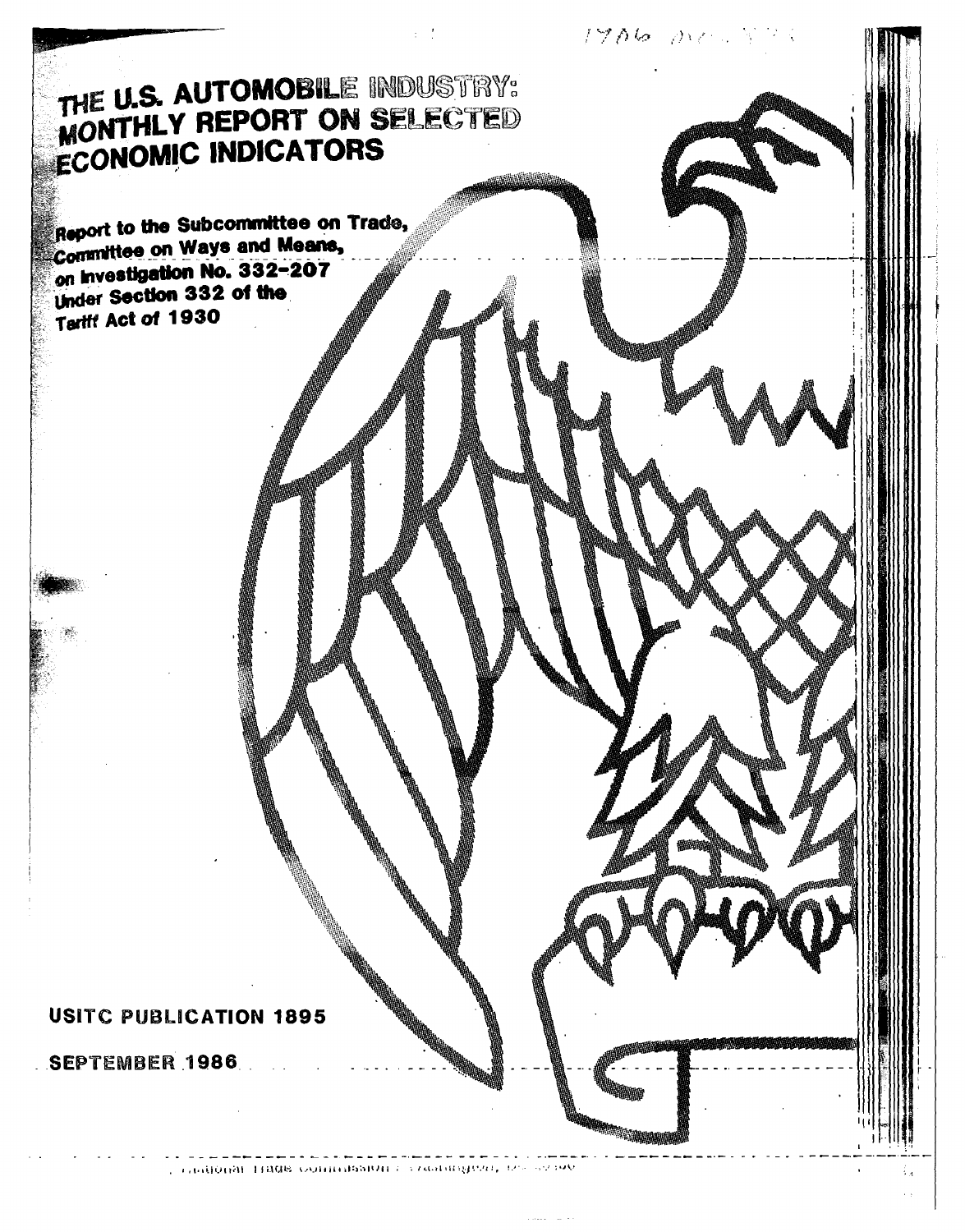### . - ·- . -.. . . UNITED STATES- INTERNATIONAL TRADE COMMISSION

------ -----------·~---------- ------------------------------------------- -

i (-11-01 - - - opera<sub>tion</sub>

 $\|\cdot\|$  $\|\cdot\|$  $\parallel$   $\parallel$ i ! **I l : ! : ! !** 

 $\parallel$ 

 $\prod_{i=1}^N$  $\frac{1}{2}$  : I •'I

 $\parallel \, \parallel$  $\prod_{i=1}^n$ "1

1. I i I

;·: 'i . ' I

! i

:<br>|<br>|<br>|<br>|<br>|<br>|

h: .. ----------------··------

r---- *r•·--* ·"-•"··-~-""----

[ ---------·---~-:- ------------------·-- --=-·~·--·,. ~~'---· -

r letak di kililiya da kalendar da kalendar da kalendar da kalendar da kalendar da kalendar da kalendar da kal<br>Tanzan

**COMMISSIONERS** 

Susan Liebeler, Chairman Anne E. Brunsdale, Vice Chairman Paula Stern Alfred E. Eckes Seeley G. Lodwick David 8. Rohr

This report was prepared principally by

Jim McElroy and Dennis Rapkins

· Transportation Branch Machinery and Equipment Division

Office of Industries Erland Heginbotham, Director

----------- ---- - - - - - -- --- - - \_\_\_\_ .., \_\_\_\_\_\_\_\_\_ \_

Address all communications to Kenneth R. Mason, Secretary to the Commission . United States International Trade Commission Washington, DC 20436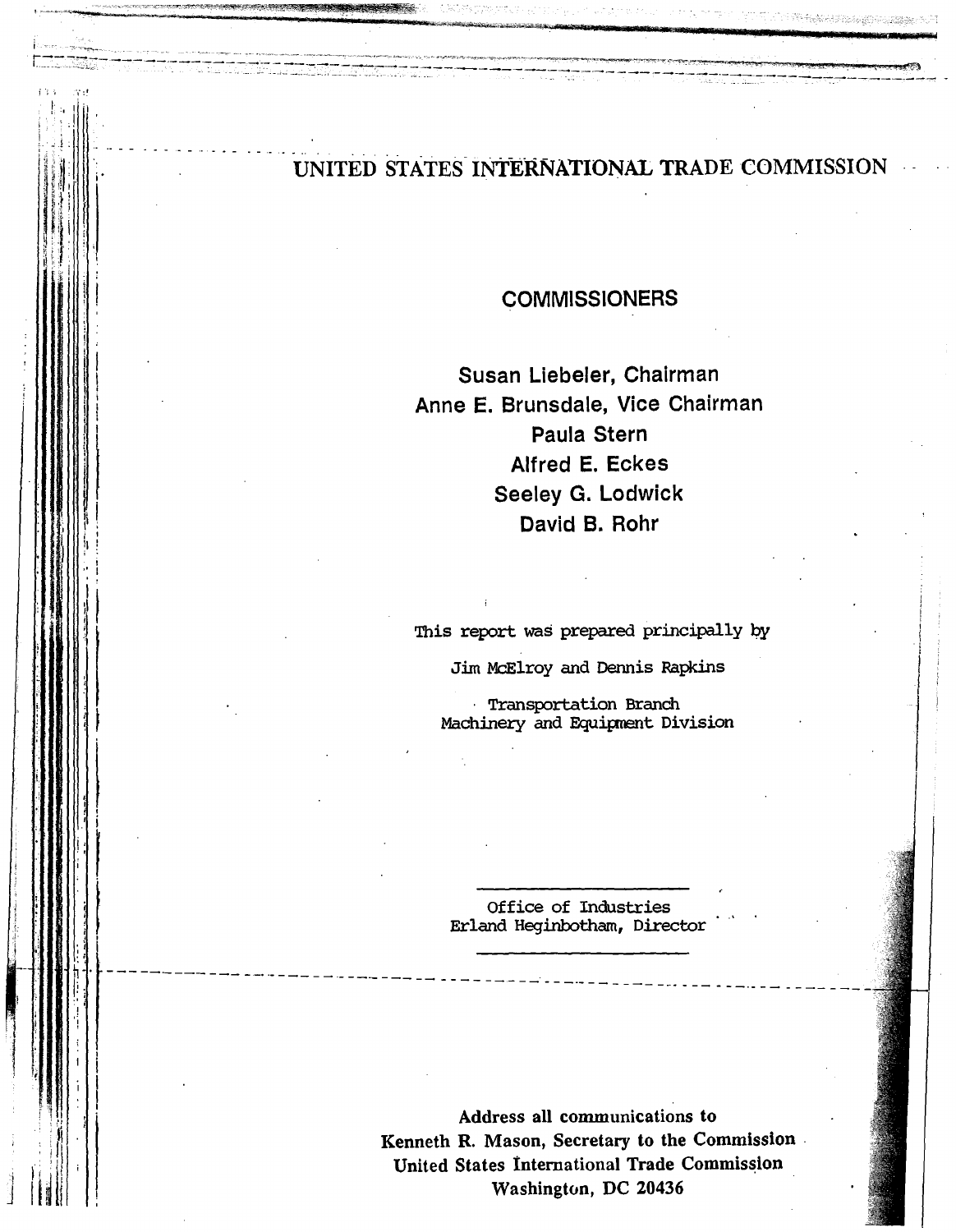## CONTENTS

## **Tables**

Page

ă

 $\mathcal{O}_{\mathcal{A}}$ 

| $\cdot$ 1.     | New passenger automobiles: U.S. retail sales of domestic production,<br>production, inventory, days' supply, and employment, by specified<br>periods, September 1984-August 1986-                                                                                                                                                                            |  |
|----------------|--------------------------------------------------------------------------------------------------------------------------------------------------------------------------------------------------------------------------------------------------------------------------------------------------------------------------------------------------------------|--|
| 2.1            | New passenger automobiles: U.S. imports for consumption, by<br>principal sources and by specified periods, August 1984-<br>$-J$ u 1 $y$ - 1 $986$ ) consistential construction of the construction of the construction of the construction of the construction of the construction of the construction of the construction of the construction of the constr |  |
| 3 <sub>1</sub> | Lightweight automobile trucks and bodies and cab/chassis for light-<br>weight automobile trucks: U.S. imports for consumption, by<br>principal sources and by specified periods, August 1984-<br>$\textstyle\overline{\mathrm{J} \mathrm{u} \mathrm{1} \mathrm{y}}$                                                                                          |  |
| 4.             | New passenger automobiles: U.S. exports of domestic merchandise,<br>by principal markets and by specified periods, August 1984-                                                                                                                                                                                                                              |  |
| 5.             | Lightweight automobile trucks and bodies and cab/chassis for light-<br>weight automobile trucks: U.S. exports of domestic merchandise,<br>by principal markets and by specified periods, August 1984-<br>$\textcolor{red}{\textbf{Ju1y}} \textbf{1986}$                                                                                                      |  |
| 6.             | New passenger automobiles: Sales of domestic and imported passenger<br>automobiles and sales of imported passenger automobiles as a percent<br>of total U.S. sales, by specified periods, 1985 and 1986                                                                                                                                                      |  |
| 7.             | New passenger automobiles: Price indexes, by specified periods,                                                                                                                                                                                                                                                                                              |  |
| 8.             | New passenger automobiles: Retail price changes in the U.S. market                                                                                                                                                                                                                                                                                           |  |
| 9.             | Manufacturers' suggested retail prices of selected U.S. and Japanese                                                                                                                                                                                                                                                                                         |  |

ś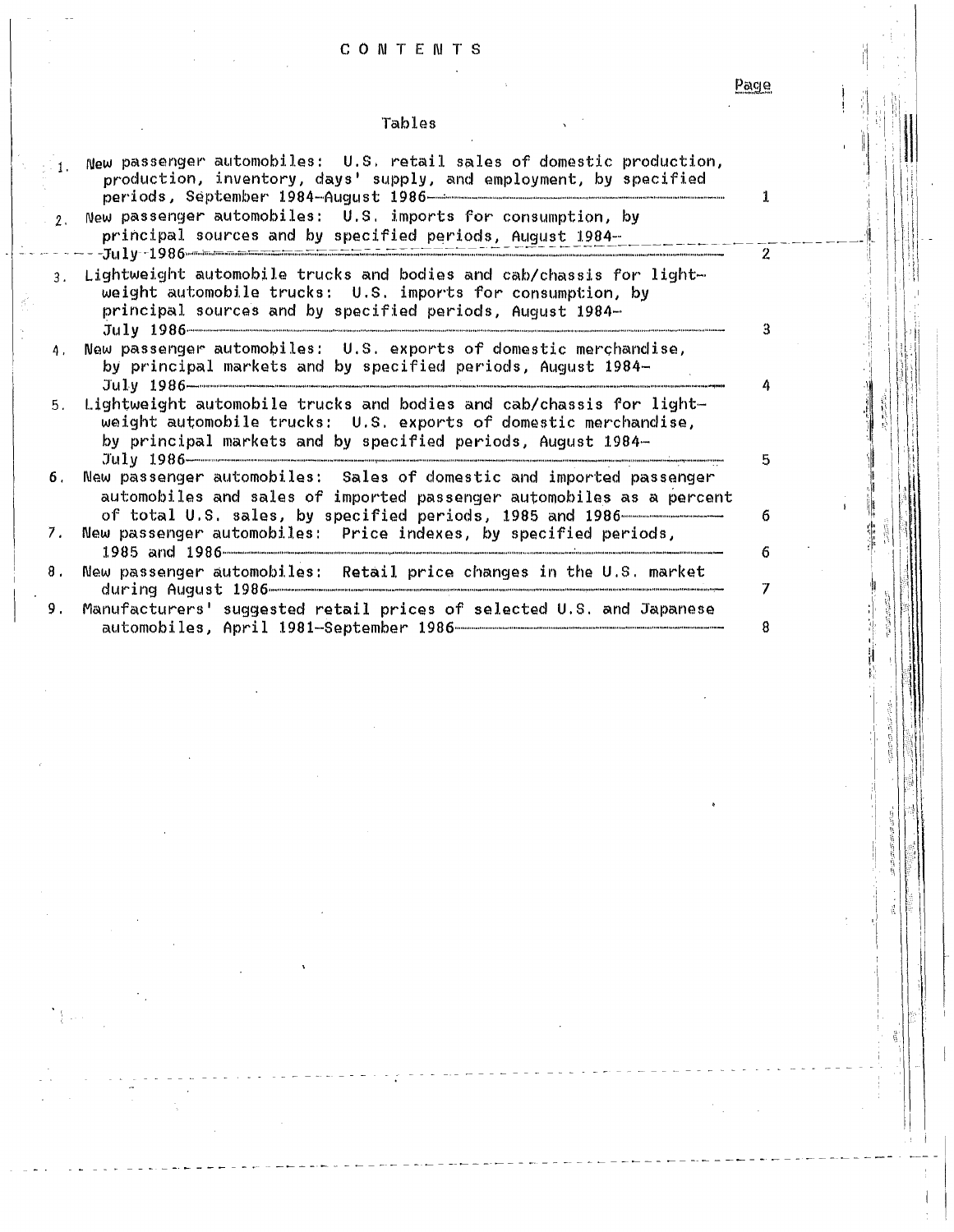|  | $_{\text{Table 1}}$ --New passenger automobiles: $\,$ U.S. retail sales of domestic |  |  |  |
|--|-------------------------------------------------------------------------------------|--|--|--|
|  | production, production, inventory, days' supply, and employment, by                 |  |  |  |
|  | specified periods, September 1984-August 1986                                       |  |  |  |

|                                           | 1985-86         |           |                                                                                         | 1984-85   |                                    |
|-------------------------------------------|-----------------|-----------|-----------------------------------------------------------------------------------------|-----------|------------------------------------|
|                                           | $Ju - 1y - - -$ |           | $-$ Aug <sub>7</sub> - - - - Sept <sub>7</sub> - 1985 - - - Aug - - - - - Sept - 1984 - |           |                                    |
| Item                                      | 1986            | 1986      | Aug. 1986                                                                               | 1985      | Aug. 1985                          |
| Retail sales of domes-<br>tic production: |                 |           |                                                                                         |           |                                    |
|                                           | 110             | 129       | 1,957                                                                                   | 205       | 2,190                              |
| Compact                                   | 160             | 150       | 1,557                                                                                   | 124       | 1,505                              |
| $Intermediate \ldots$                     | 226             | 233       | 2,670                                                                                   | 248       | 2,520                              |
| Standard                                  | 100             | 105       | 946                                                                                     | 81        | 1,004                              |
| Luxury.                                   | 53              | 56        | 819                                                                                     | 99        | 984                                |
| Total                                     | 649             | 673       | 7,949                                                                                   | 758       | 8,203                              |
| Production:                               |                 |           |                                                                                         |           |                                    |
| $Subcompact$                              | 104             | 113       | 1,566                                                                                   | $120 -$   | 1,537                              |
| Compact                                   | 136             | 120       | 2,013                                                                                   | 119       | 1,917                              |
| Intermediate                              | 188             | 127       | 2,778                                                                                   | 198       | 3;001                              |
| Standard, , , ,                           | 43              | 66        | 570                                                                                     | 40        | 853                                |
| Luxury                                    | 41              | 51        | 752                                                                                     | 66        | 873                                |
| Total                                     | 512             | 477       | 7,679                                                                                   | 543       | 8,180                              |
| Inventory:                                |                 |           |                                                                                         |           |                                    |
| Subcompact                                | 329             | 305       | $\frac{1}{2}$                                                                           | 288       | $\vec{r}$                          |
| Compact                                   | 387             | 342       | $\overline{1}$ /                                                                        | 336       |                                    |
| Intermediate                              | 690             | 651       | $\frac{1}{2}$                                                                           | 536       |                                    |
| Standard                                  | 251             | 233       | $\overline{1}$ /                                                                        | 206       | $\frac{1}{1}$ /<br>$\frac{1}{1}$ / |
| Luxury                                    | 200             | 186       | 1/                                                                                      | 213       | 1/                                 |
| Total                                     | 1,857           | 1,726     | $1/\sqrt{2}$                                                                            | 1,580     | 1/                                 |
| Days' supply: 2/                          |                 |           |                                                                                         |           |                                    |
|                                           | 60              | 61        | $\frac{1}{2}$                                                                           | 67        |                                    |
| Compact                                   | 56              | 62        | $\overline{1}$ /                                                                        | 63        | $\frac{1}{1}$ /                    |
| Intermediate                              | 63              | 73        | $\frac{1}{2}$                                                                           | 62        |                                    |
| Standard                                  | 68              | 74        | $\cdot$ 1/                                                                              | 63        | $\frac{1}{1}$ /                    |
| Luxury                                    | 79              | 80        | 1/                                                                                      | 73        | 1/                                 |
| Average                                   | 63              | 69        | 1/                                                                                      | 65        | 1/                                 |
| Emplogment: 3/                            |                 |           |                                                                                         |           |                                    |
| Total employees                           | 848<br>4/       | 822<br>5/ |                                                                                         | 863<br>6/ |                                    |
| Production workers 4/                     | 652             | 625<br>5/ | $\frac{1}{2}$<br>1/                                                                     | 6/<br>664 |                                    |

1/ Not applicable.

 $2/$  Days' supply is an average for each class size which is determined by the previous month's retail sales. 3/ Employment data are for SIC 371 (motor vehicles and motor vehicle equipment).

4/ Data are for June 1986, revised.

5/ Data are for July 1986.

 $6/$  Data are for July 1985.

Source: Retail sales and production, Data Resources, Inc. Auto ...... Information Bank; days' supply and inventory, Automotive News; and employment, U.S. Department of Labor.

Note.-Because of rounding, figures may not add to the totals shown.

 $\mathbf{1}$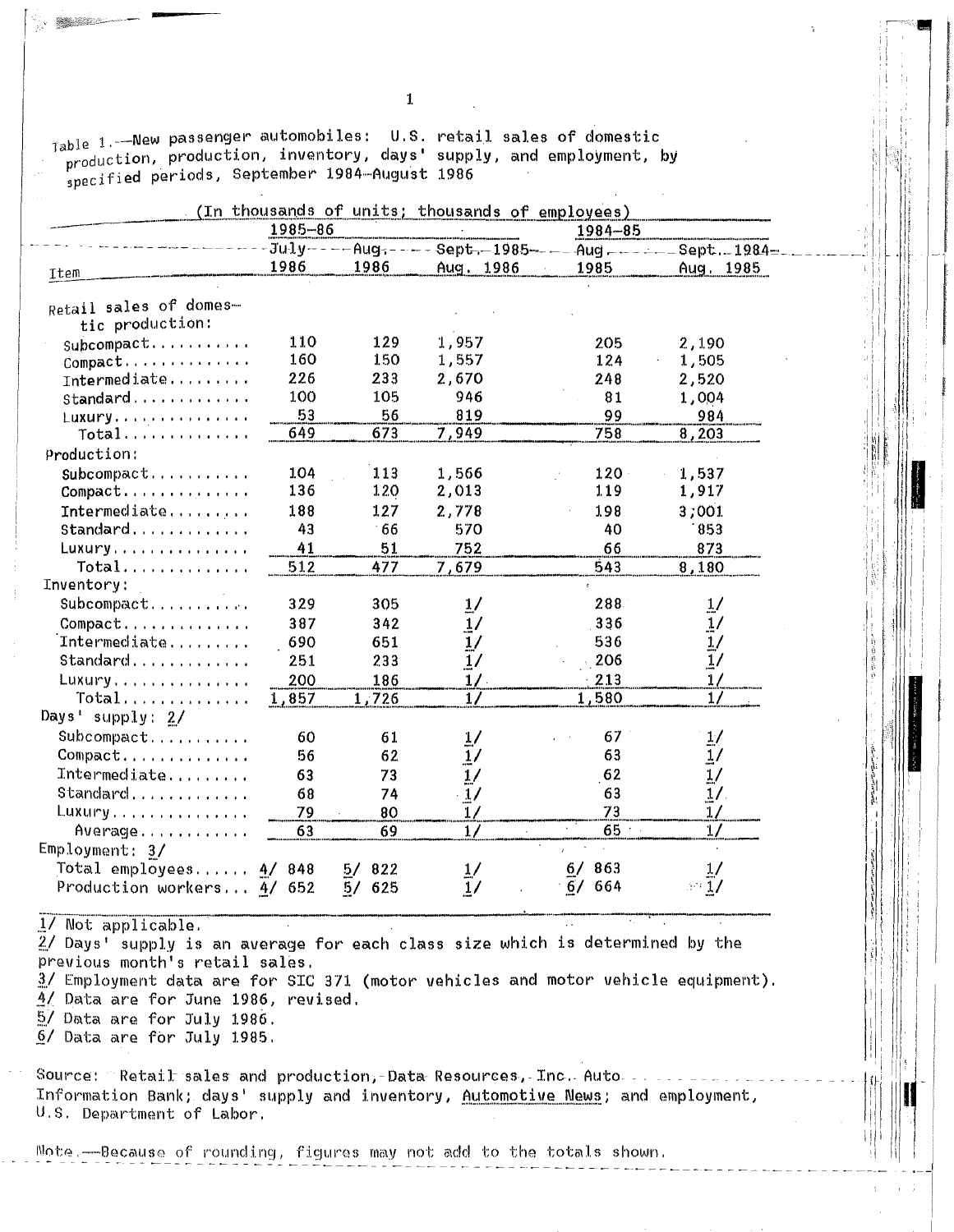Table 2. New passenger automobiles: U.S. imports for consumption, by principal sources and by specified periods, August 1984-July 1986 1/

|                | 1985-86   |           |                        | 1984-85     |                  |
|----------------|-----------|-----------|------------------------|-------------|------------------|
|                | June      | July      | 1985-<br>Aug.          | July        | $1984 -$<br>Aug. |
| Source         | 1986      | 1986      | July 1986 <sup>-</sup> | 1985        | July 1985        |
|                |           |           |                        |             |                  |
|                |           |           | Quantity (units)       |             |                  |
| Japan          | 270,588   | 289,263   | 2,720,051              | 211,713     | 2,172,298        |
| Canada         | 113,695   | 52,189    | 1,185,315              | 69,854      | 1,071,497        |
| West Germany   | 35,672    | 37,142    | 442,979                | 35,431      | 430,151          |
| Sweden         | 15,059    | 16,648    | 150,519                | 8,873       | 126,700          |
| Itally         | 908       | 1,706     | 11,510                 | 727         | 7,236            |
| United Kingdom | 2,387     | 2,467     | 26,528                 | 1,910       | 22,151           |
| France         | 752       | 695       | 12,587                 | 970         | 48,857           |
| Mexico         | 986       | 5,109     | 28,153                 | 1,993       | 12,136           |
| Yugoslavia     | 2,443     | 6,424     | 25,786                 | 0           |                  |
| Korea          | 17,968    | 22,066    | 81,345                 | $\mathbf 0$ |                  |
| All other      | 310       | 1,976     | 11,739                 | 675         | 10,018           |
| Total          | 460,768   | 435,685   | 4,696,512              | 332,146     | 3,901,044        |
|                |           |           |                        |             |                  |
|                |           |           | Value (1,000 dollars)  |             |                  |
|                |           |           |                        |             |                  |
| Japan          | 2,147,325 | 2,391,467 | 19,547,173             | 1,369,118   | 13,824,335       |
| Canada         | 1,116,751 | 527,936   | 11,741,758             | 676,135     | 10,275,456       |
| West Germany   | 622,009   | 716,709   | 7,076,208              | 420,369     | 5,532,454        |
| Sweden.        | 183,182   | 200,636   | 1,787,665              | 105,830     | 1,437,557        |
| $Itally$       | 13,292    | 20,975    | 167,231                | 9,442       | 108,218          |
| United Kingdom | 63,450    | 66,155    | 672,303                | 45,649      | 533,081          |
| France         | 7,820     | 7,695     | 131,796                | 7,390       | 283,357          |
| Mexico         | 9,713     | 53,631    | 265,708                | 12,561      | 78,448           |
| Yugoslavia     | 6,116     | 16,237    | 63,740                 |             |                  |
| Korea          | 86,664    | 103,816   | 365,626                |             |                  |
| All other      | 3,860     | 26,631    | 151,547                | 8,831       | 101,588          |
| Total          | 4,260,182 | 4,131,888 | 41,970,755             | 2,655,325   | 32, 174, 494     |
|                |           |           |                        |             |                  |

1/ Data include imports into Puerto Rico and TSUSA item 692.1005; data do not include automobiles assembled in U.S. foreign trade zones.

Source: Compiled from official statistics of the U.S. Department of Commerce.

Note. --- Because of rounding, figures may not add to the totals shown.

 $\overline{2}$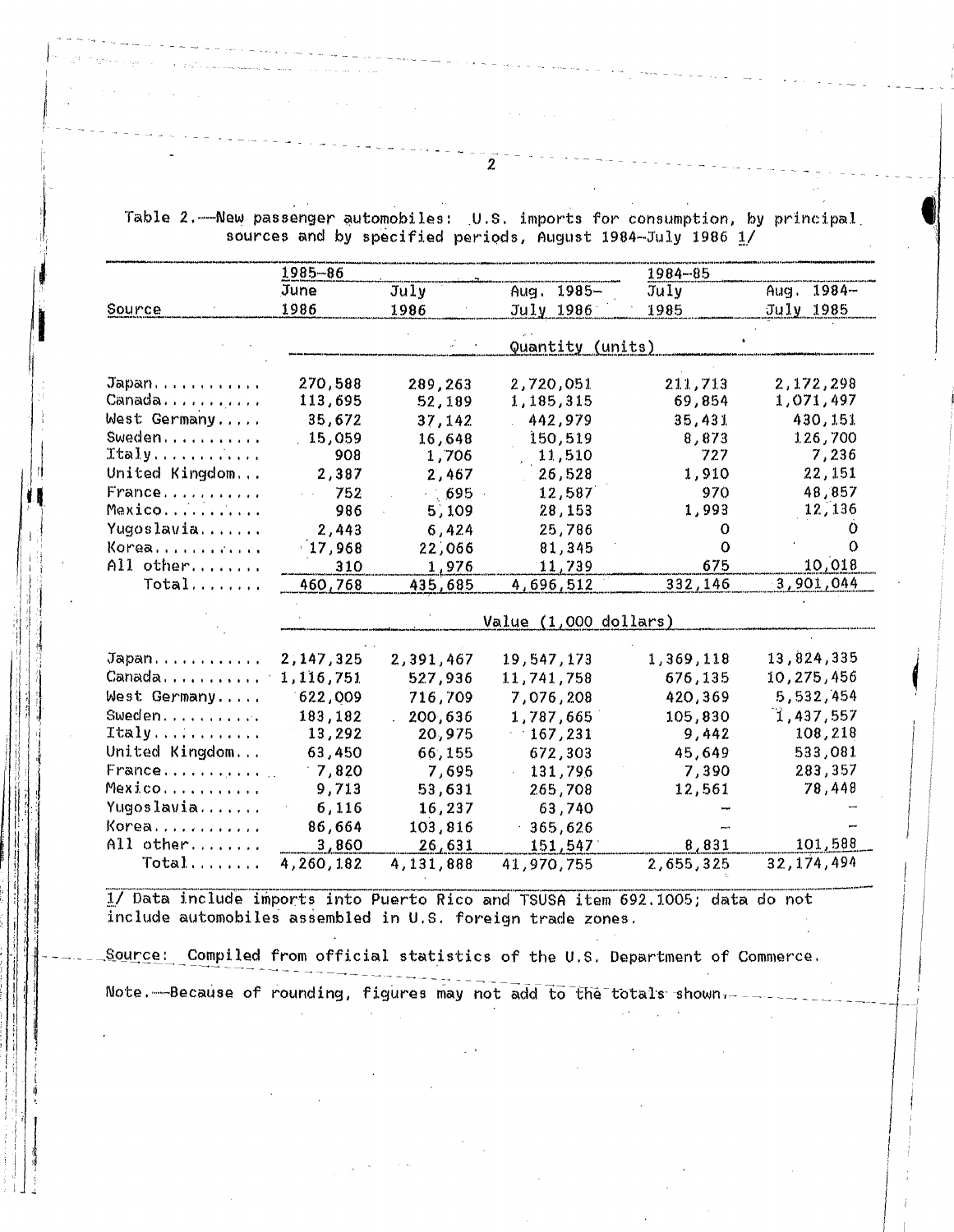Table 3. -- Lightweight automobile trucks  $1/$  and bodies and cab/chassis for lightweight automobile trucks: U.S. imports for consumption, by principal sources and by specified periods, August 1984-July 1986  $2/$ 

|             | 1985–86 |         |                       | 1984-85           |                |
|-------------|---------|---------|-----------------------|-------------------|----------------|
|             | June.   | July.   | Aug. 1985-            | July <sub>1</sub> | Aug. 1984-     |
| Source      | 1986    | 1986    | July 1986             | 1985              | July 1985      |
|             |         |         | Quantity              | $(units)$ 3/      |                |
| Japan       | 90,246  | 110,675 | 953,005               | 79,523            | 713,048        |
| Canada.     | 26,981  | 17,917  | 315,579               | 13,736            | 325,868        |
| Mexico,     | 1,605   | 2,145   | 23,249                | $-2,970$          | 20,259         |
| $All other$ |         | 6       | 1,230                 | 49                | 3,734          |
| Total       | 118,836 | 130,743 | 1,293,063             | 96,278            | 1,062,909      |
|             |         |         | Value (1,000 dollars) |                   |                |
| Japan       | 463,433 | 567,649 | 4,465,618             | 343,464           | 3,007,437      |
| Canada      | 238,180 | 161,113 | 2,585,864             | 121,649           | 2,919,963      |
| Mexico      | 12,094  | 16,123  | 167,656               | 21,767            | 148,849        |
| All other   | 12,171  | 2,793   | 68,604                | 615               | $\pm 33,608$ . |
| $Total$     | 725,878 | 747,678 | 7,287,742             | 487,495           | 6,109,857      |

1/ Defined as not over 10,000 pounds gvw.

 $2/$  Partially estimated, all data include imports into Puerto Rico.

3/ Quantity data include complete trucks and cab/chassis, but exclude bodies.

Source: Compiled from official statistics of the U.S. Department of Commerce, except as noted.

Note.---Because of rounding, figures may not add to the totals shown.

 $\overline{\mathbf{3}}$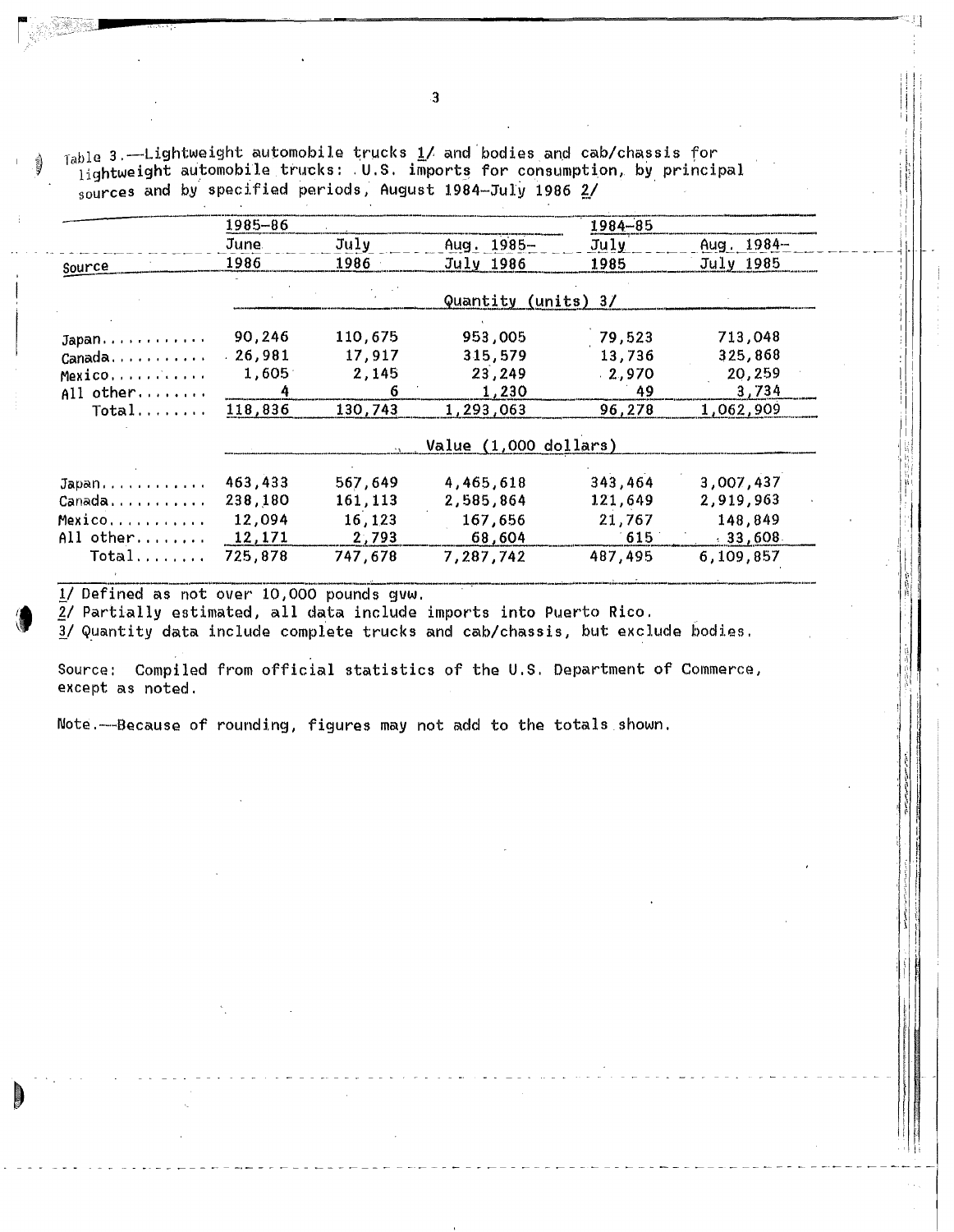Table 4.-New passenger automobiles: U.S. exports of domestic merchandise, by principal markets and by specified periods, August 1984-July 1986

|           | 1985-86 |                       |                       | $1984 - 85$ |            |
|-----------|---------|-----------------------|-----------------------|-------------|------------|
|           | June    | July<br>$\sim$ $\sim$ | Aug. 1985-            | July        | Aug. 1984- |
| Market    | 1986    | 1986                  | July 1986             | 1985        | July 1985  |
|           |         |                       | Quantity              | (units)     |            |
| Canada    | 77,723  | 36,663                | 671,850               | 49,875      | 638,830    |
| Japan     | 139     | 249                   | 1,949                 | 109         | 1,646      |
| All other | 2,687   | 2,510                 | 24,796                | 2,183       | 24,016     |
| $Total$   | 80.549  | 39,392                | 698.595               | 52,167      | 664.492    |
|           |         |                       | Value (1,000 dollars) |             |            |
| Canada    | 539,388 | 352,124               | 5,964,905             | 432,813     | 5,301,794  |
| Japan     | 2,244   | 3,555                 | 31,541                | 1,146       | 22,045     |
| All other | 25,175  | 31,704                | 328,962               | 24,727      | 283,367    |
| $Total$   | 566,807 | 387,383               | 6,325,408             | 458,686     | 5,607,206  |

Source: Compiled from official statistics of the U.S. Department of Commerce.

Note.-Because of rounding, figures may not add to the totals shown.

 $\mathbb{R}^n \times \mathbb{R}^n$ 

ÿ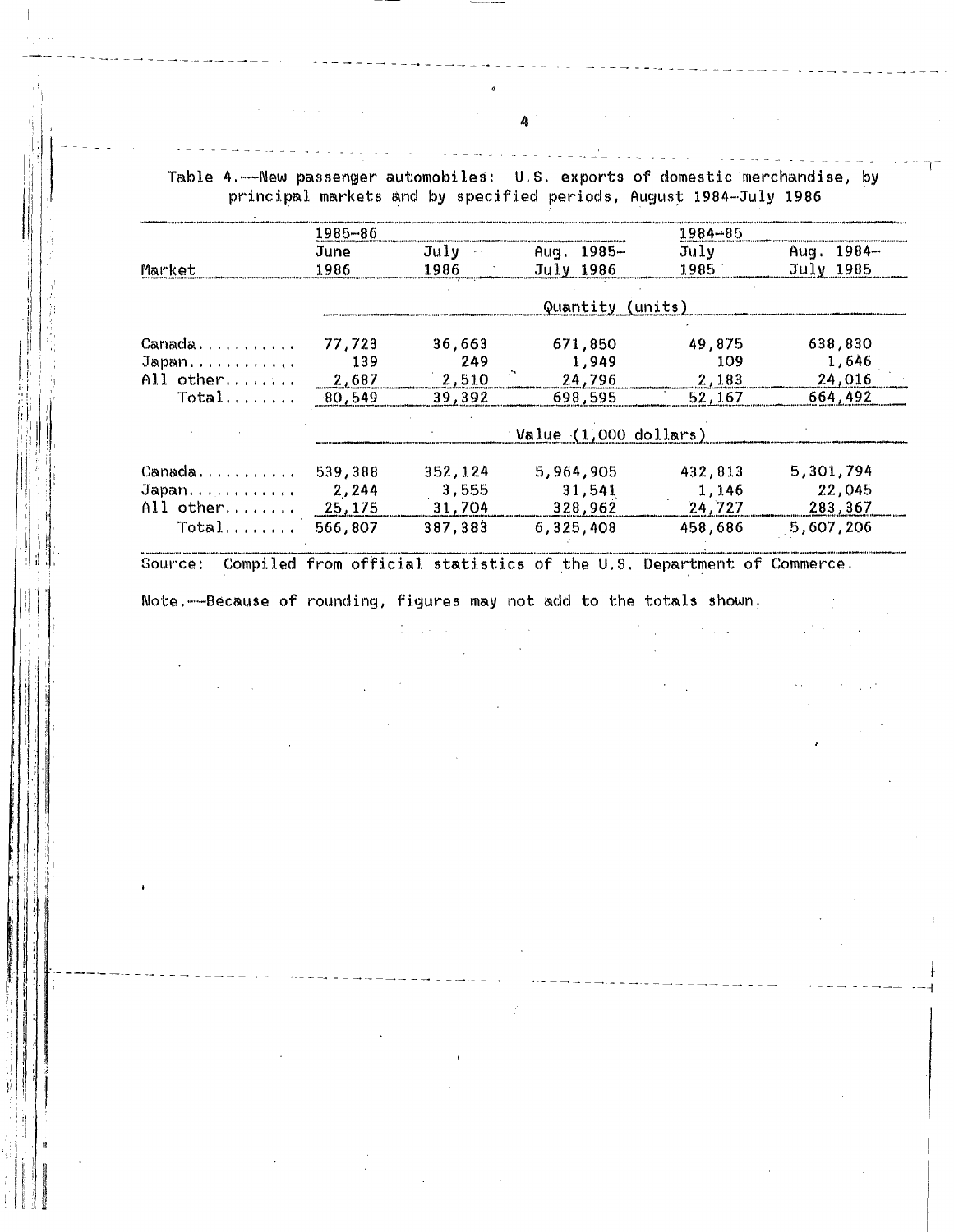Table 5. Lightweight automobile trucks 1/ and bodies and cab/chassis for lightable of the substitution of domestic merchandise, by principal partners and by specified periods, August 1984-July 1986 2/

|                                                       | 1985-86 |          |                                      | 1984-85                             |                   |
|-------------------------------------------------------|---------|----------|--------------------------------------|-------------------------------------|-------------------|
|                                                       | June    | July     | Aug. 1985-                           | July                                | Aug. 1984-        |
| Market                                                | 1986    | 1986     | July 1986                            | 1985                                | July 1985         |
|                                                       |         |          |                                      | $\mathcal{A} \subset \mathcal{A}$ . |                   |
|                                                       |         |          | Quantity (units) $3/$                |                                     |                   |
| $C$ anada                                             | 16,165  | 10,743   | 164,686                              | 10,318                              | 131,521           |
| All other                                             | 790     | 567      | 8,626                                | 1,103                               | 14,892            |
| $Total$                                               | 16,955  | 11,310   | 173,312                              | 11,421                              | 146,413           |
|                                                       |         |          |                                      |                                     |                   |
|                                                       |         |          | Value $(1,000 \cdot \text{dollars})$ |                                     | <b>CONTRACTOR</b> |
|                                                       |         |          |                                      |                                     |                   |
| $\text{Canada} \dots \dots \dots \dots \dots 150,461$ |         | 100,779  | 1,454,454                            | 86,554                              | 951,782           |
| All other                                             | 9,761   | $-6,631$ | 93,465                               | 12,596                              | 173,739           |
| Total                                                 | 160,222 | 107,410  | 1,547,919                            | 99,150                              | 1,125,521         |
|                                                       |         |          |                                      |                                     |                   |

1/Defined as not over 10,000 pounds gvw.

 $2/$  Partially estimated.

3/ Quantity data include complete trucks and cab/chassis, but exclude bodies.

Source: Compiled from official statistics of the U.S. Department of Commerce, except as noted.

 $\left\langle \cdot \right\rangle$ 

Note.-Because of rounding, figures may not add to the totals shown.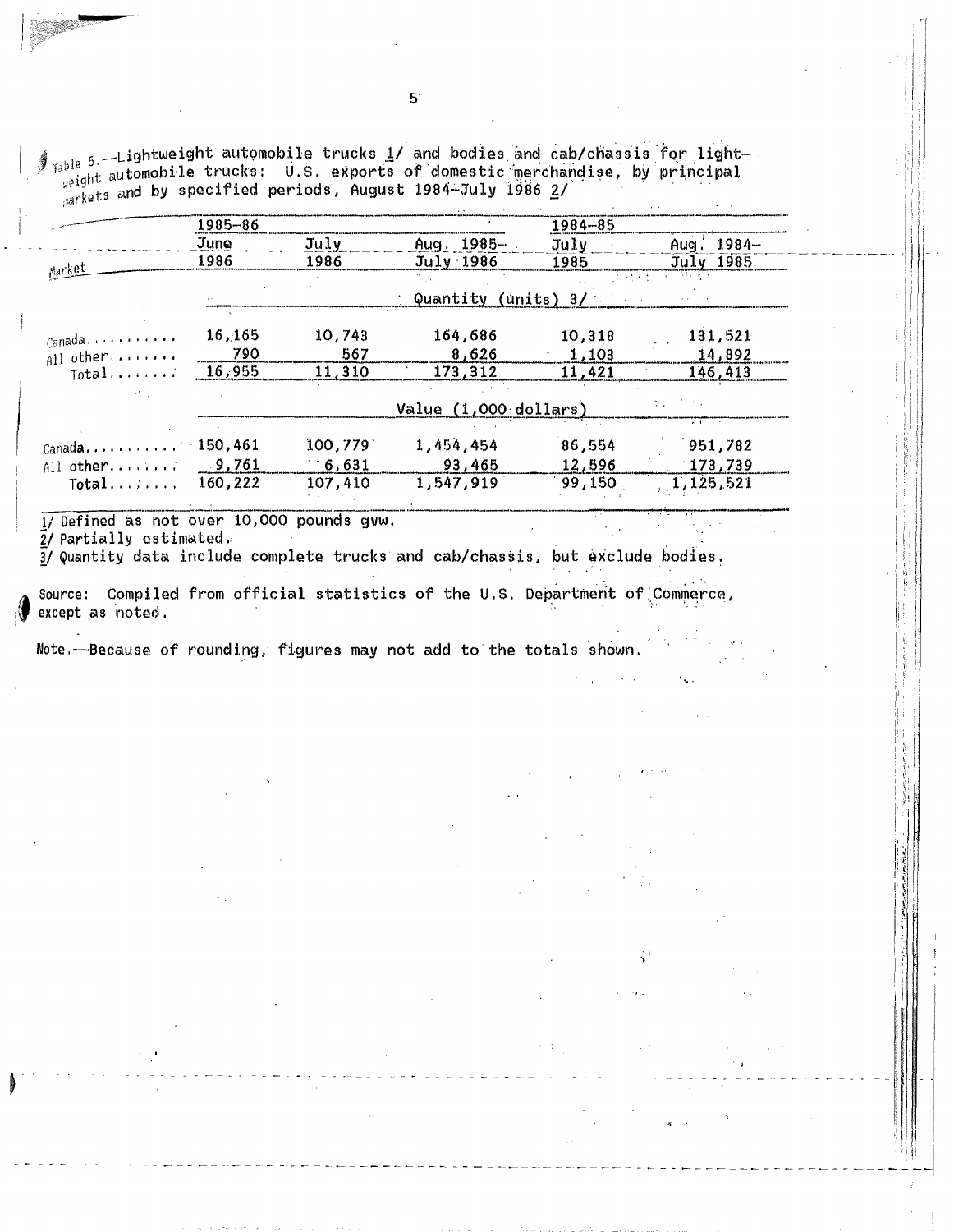Table 6.-New passenger automobiles: Sales of domestic and imported passenger automobiles and sales of imported passenger automobiles as a percent of total U.S. sales, by specified periods, 1985 and 1986 and the contract of the set of the set of the set of the set of the

|                   | Sales of-      |           |                |                                         |                      | $\mathcal{V}^{\mathcal{A}}$ , and |             | Ratio of im-  |
|-------------------|----------------|-----------|----------------|-----------------------------------------|----------------------|-----------------------------------|-------------|---------------|
| Period            | Domestic       |           | Imported       |                                         | Total U.S.           | <b>Contractor</b>                 |             | port sales to |
|                   | automobiles 1/ |           | automobiles 2/ |                                         | sales                |                                   | total sales |               |
|                   | 1986           | 1985      | 1986           | 1985                                    | 1986                 | 1985                              | 1986        | 1985          |
|                   |                |           |                |                                         |                      |                                   |             | -----Percent- |
|                   |                |           |                |                                         |                      |                                   |             |               |
| January           | 635,904        | 628,037   | 237,281        | 208,184                                 | 873,185              | 836,221                           | 27.2        | 24.9          |
| February          | 613,371        | 645,317   | 219,096        | 193,290.                                | 832,467              | 838,607                           | 26.3        | $-23.0$       |
| Jan-Feb           | 1,249,275      | 1,273,354 | 456,377        | 401,474                                 | 1,705,652            | 1,674,828                         | 26.8        | 24.0          |
| March             | 649,351        | 768,927   | 247,487        | 201,341                                 | 896,838              | 970,268                           | 27.6        | 20.8          |
| Jan-Mar 1,898,626 |                | 2,042,281 | 703,864        | 602,815                                 | 2,602,490            | 2,645,096                         | 27.0        | 22.8          |
| April             | 719,563        | 788,282   | 252,609        | 198,241                                 | 972,172              | 986,523                           | 26.0        | $-20.1$       |
| Jan-Apr 2,618,189 |                | 2.830.563 | 956,473        |                                         | 801,056 3,574,662    | 3,631,619                         | 26.8        | 22.1          |
| May 786,268       |                | 807,590   | 286,194        |                                         | 262, 344 1, 072, 462 | 1,069,934                         | 26.7        | 24.5          |
| Jan-May.          | 3,404,457      | 3,638,153 | 1,242,667      |                                         | 1,063,400,4,647,124  | 4,701,553                         | 26.7        | 22.6          |
| June              | 736,261        | 676,675   | 264,954        |                                         | 248,659 1,001,215    | 925,334                           | $26.5 -$    | 26.9          |
| $Jan-June.$ ,     | 4,140,718      | 4,314,828 | 1,507,621      |                                         | 1,312,059 5,648,339  | 5,623,887                         | 26.7        | 23.3          |
| July              | 648,667        | 633,527   | 305,188        |                                         | 266,803 953,855      | 900,330                           | 32.0        | 29.6          |
| Jan-July          | 4,789,385      | 4,948,355 | 1,812,809      | 1,578,862 6,602,194                     |                      | 6,524,217                         | 27.5        | 24.2          |
| August            | 673,311        | 1,000,695 | 278,951        |                                         | 255,931 952,262      | 1,256,626                         | 29.3        | 20.4          |
| Jan-Aug           | 5,462,696      |           |                | 5,949,050 2,091,760 1,834,793 7,554,456 |                      | 7,780,843                         | 27.7        | 23.6<br>ţ.    |

1/ Domestic automobile sales include U.S. and Canadian-built automobiles sold in the United States.

2/ Does not include automobiles imported from Canada.

Source: Automotive News.

Table 7.- New passenger automobiles: Price indexes, by specified periods, 1985 and 1986

|                                      |       |           | $(1967 = 100)$        |          |       |         |
|--------------------------------------|-------|-----------|-----------------------|----------|-------|---------|
|                                      | 1986  |           |                       | 1985 and | 1986  |         |
|                                      | June  | July      | Percent               | Ju1v     | July  | Percent |
| Item                                 | 1986  | 1986      | change                | 1985     | 1986  | change  |
| Consumer Price<br>$---Index:$        |       |           |                       |          |       |         |
| Unadjusted<br>Seasonally             | 224.2 | $224.7 -$ | $-+0.2$ - $   -214.7$ |          | 224.7 | $+4.7$  |
| adjusted<br>Producer Price<br>Index: | 224.4 | 225.2     | $+0.4$                | 214.9    | 225.2 | $+4.8$  |
| Unadjusted<br>Seasonally             | 232.9 | 233.9     | $+0.4$                | 228.8    | 233.9 | $+2.2$  |
| adjusted                             | 232.7 | 233.9     | $+0.5$                | 229.0    | 233.9 | $+2.1$  |

Source: U.S. Department of Labor.

 $\sim$   $6 - 1$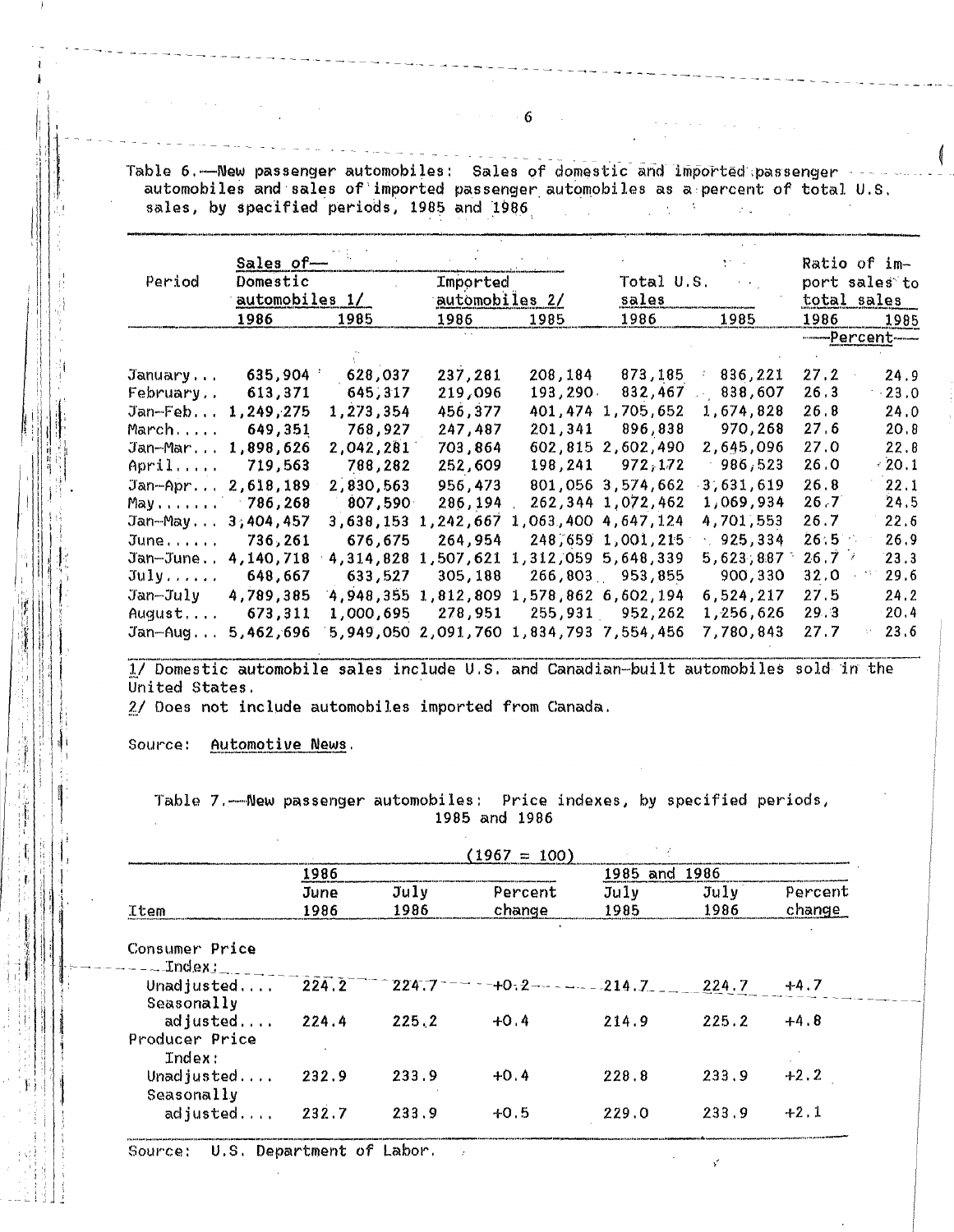|  |                                | Table 8.——New passenger automobiles: Retail price changes in the |  |  |
|--|--------------------------------|------------------------------------------------------------------|--|--|
|  | U.S. market during August 1986 |                                                                  |  |  |

| source and size of category $\frac{d}{dx}$ dollars, August 1986 (+ or -)                                               | Retail price changes, in |
|------------------------------------------------------------------------------------------------------------------------|--------------------------|
| والرابط وأمانه والوالم كالواقع والمتورة ووالوعا والأولاد والمتوسط والأسام والمراوي والمتوسط والمساو والمراوية والمستور |                          |
| U.S. producers:                                                                                                        |                          |
| General Motors No change.                                                                                              |                          |
|                                                                                                                        |                          |
|                                                                                                                        |                          |
| European Community producers:                                                                                          |                          |
|                                                                                                                        | No change.               |
|                                                                                                                        | No change.               |
|                                                                                                                        |                          |
| Japanese producers:                                                                                                    |                          |
|                                                                                                                        | No change.               |
|                                                                                                                        | No change.               |
|                                                                                                                        | No change.               |
| Korean producers:                                                                                                      |                          |
| Subcompact: No change.                                                                                                 |                          |

 $\bar{z}$ 

化学 计自行

ij

Į

 $\vert \vert \vert \vert \vert \vert$ 

 $\hat{\mathbf{r}}$ 

 $\bar{z}$ 

Automotive News, August 1986. Source:

an di Salah<br>Tanggalan

é.

 $\bm{b}$